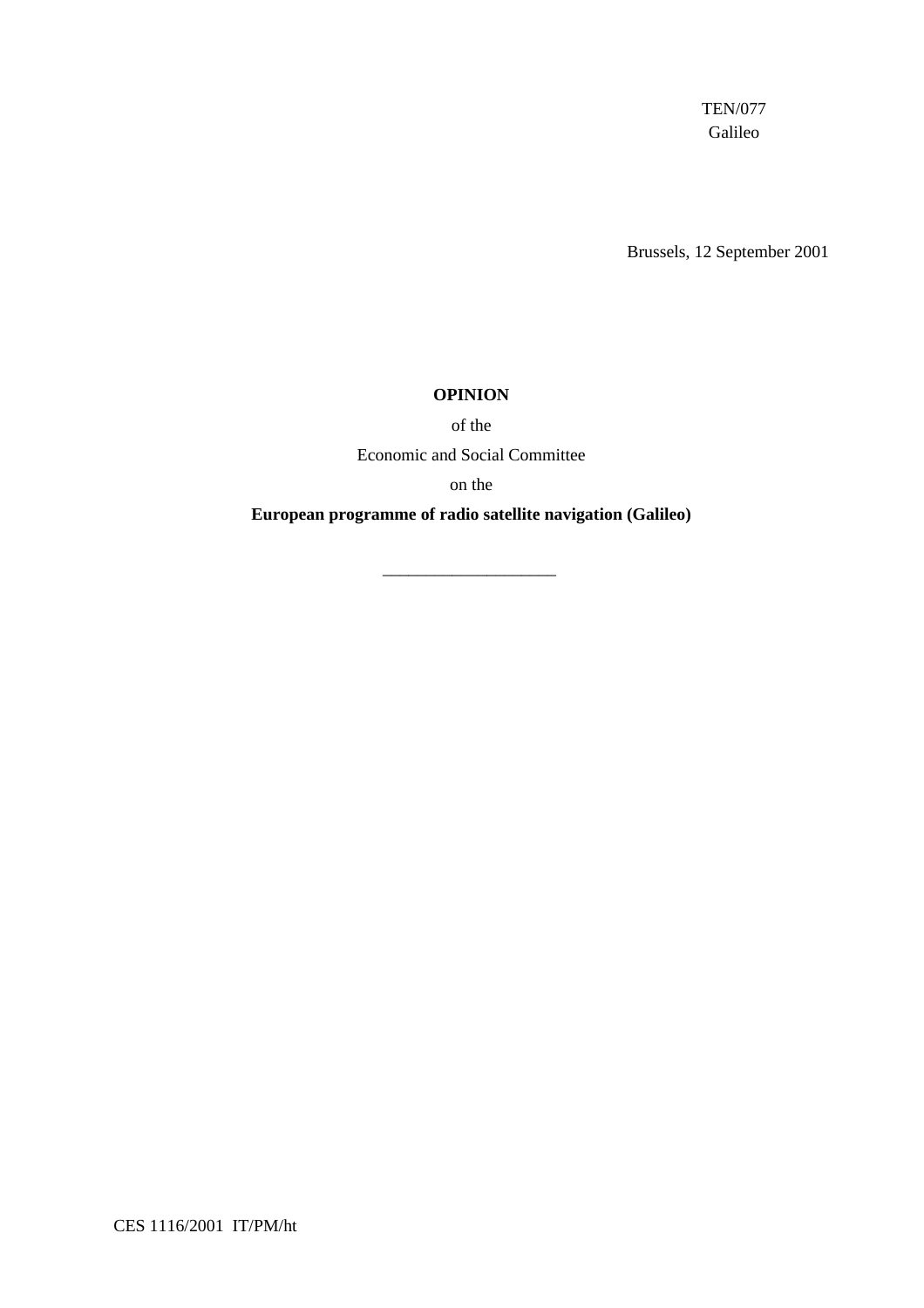On 1 March 2001 the Economic and Social Committee, acting under the third paragraph of Rule 23 of its Rules of Procedure, decided to draw up an opinion on the

## *European programme of radio satellite navigation (Galileo).*

The Section for Transport, Energy, Infrastructure and the Information Society, which was responsible for preparing the Committee's work on the subject, adopted its opinion on 17 July 2001. The rapporteur was **Mr Bernabei**.

At its 384th plenary session of 12 and 13 September 2001 (meeting of 12 September), the Economic and Social Committee adopted the following opinion unanimously.

## 1. **The Committee**

- − having regard to the positive contribution which the development of a European satellite navigation and positioning system for civil purposes can, once integrated into the broader Galileo programme of services, make to the economy and society as well as at global level to the wellbeing and safety of all, by an enhanced quality of life and human fulfilment, while safeguarding privacy and individual freedom;
- − having regard to the competitive impact of Europe's Galileo system at global level, which can ensure full autonomy and uninterrupted integrity, free of military interference, and the economic impact in terms of new jobs, businesses, services and occupational approaches, greater economic and social cohesion, and fresh opportunities for cooperation and support for development;
- − having regard to the potential for state-of-the-art services provided by Galileo in vital sectors such as fixed and mobile communications, the e-economy, integrated transport logistics and safety, remote medical services and the health sector, distance education and training, civil protection and public security, agricultural development and the protection of the environment and of natural resources;

## **recommends the following to the Council, the European Parliament and the Commission:**

- − early adoption of a single, joint strategy, with a defined mandate and a clearly-delineated development platform for a global approach embracing all the system's elements and services, reaching beyond satellite navigation positioning to herald a fully-fledged innovative revolution in services to the entire economy, society and citizens;
- − embedding this strategy in an agreed "dual use" approach embracing all the Community policy responsibilities of the European Commission, the WEU and the Council's Common Foreign and Security Policy secretariat;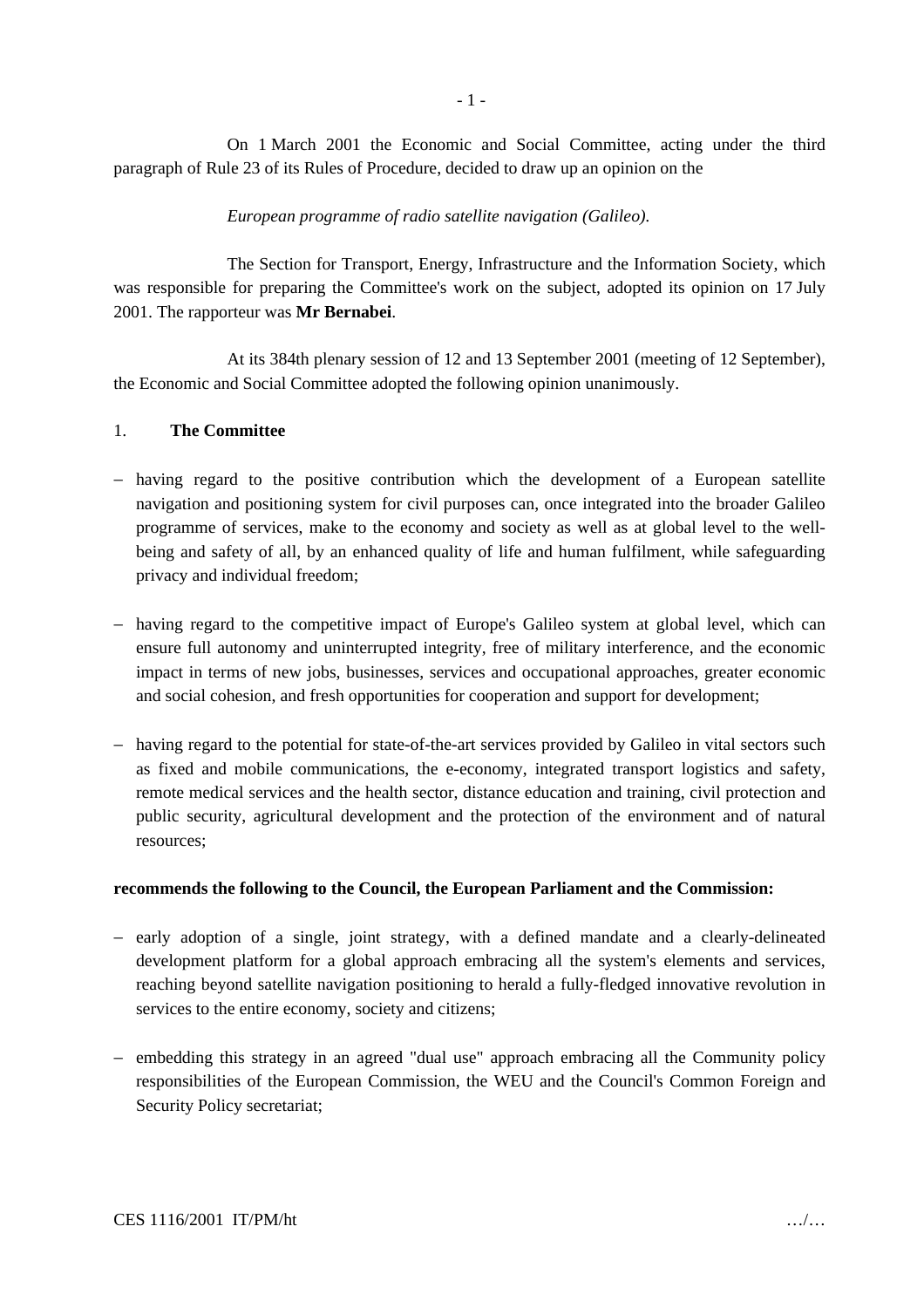- − appropriate macro-economic studies to forecast how the direct, indirect and secondary effects of implementing the Galileo global system will influence public and private sector organisational systems and individual organisation systems in Europe;
- − the launch, by the end of 2001, of a joint undertaking under Article 171 of the EC Treaty, and subsequent creation of a European Galileo Agency to set up a permanent open network for all players in the system, including final users;
- − founding this joint undertaking, which should exist only until 2005, and the subsequent agency, on four pillars: an official steering committee open to public and private players; a high-level ethics committee to ensure that the requirements of transparency, exclusively civil use, and safeguards for privacy are satisfied; a regulatory body to provide adequate interoperability guarantees; and an operating body along the lines of the American JPO (Joint Program Office);
- − rapid definition of standards under the Community's "new approach", and of potential services, and identification of future activities generated by the Galileo system, partly in order to provide civil society with a clear picture of the economic and social benefits and to foster the necessary high level of consensus;
- − applying the appropriate measures to afford full protection of private life and of the rights to privacy and confidentiality for both individuals and companies, with regard to freedom of movement and confidentiality of commercial transactions, economically-based decisions on location and prospecting for natural resources, preventing any spin-off from Galileo in terms of technological surveillance of citizens or businesses;
- − establishing a commercial structure by means of a "Galileo promotion company" also involving the private sector, which would subsequently assume the financial responsibility, the technical and political responsibility remaining with the public system;
- − speeding up the entry onto the market of an initial operational phase in 2004, by integrating Egnos, and accelerating the deployment in orbit phase of the Galileo satellite network in 2006, establishing implementation arrangements in successive modules, which would enable income to be generated, an immediate impression of product reliability to be created, and the general public to be familiarised with it;
- − cooperation and compatibility through co-existence with GLONASS and GPS and their future developments, by means of international treaties including guarantees regarding specification, satellite constellation and terrestrial infrastructure, together with a clear and balanced definition of the relevant intellectual and industrial property rights;
- − consolidating the Galileo frequencies at the 2003 WRC (World Radiocommunication Conference), and coordinating frequencies with the existing global satellite navigation system;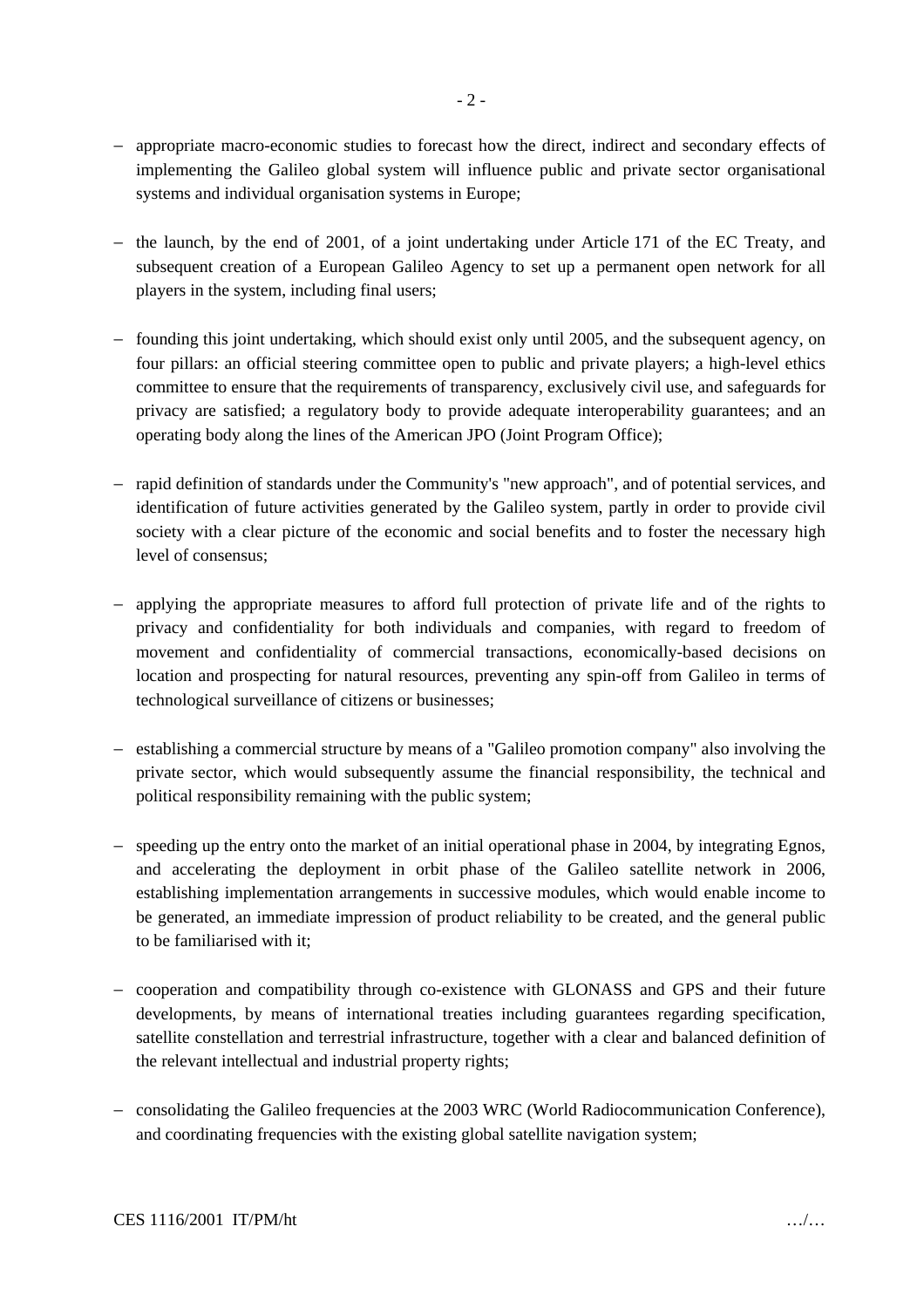− launching a well-structured communication campaign with a coordinated message, geared to ensuring credibility on a competitive, high-risk market at world level, not only for those directly involved in such work, but also for the various economic and social categories, including the general public, in order to stimulate the greatest possible degree of acceptance and support.

1.1 **The Committee calls upon** the Council, the European Parliament and the Commission to draw up a precise and clearly-defined timetable for action in successive modules, and to report regularly to the Committee so that it can be actively involved in future practical developments.

## 2. **Introduction**

- 2.1 The Galileo programme is a European Union initiative with a dual purpose:
- − to provide a European contribution to the future Global Navigation Satellite System (GNSS) for navigation and positioning;
- − to offer technologically-advanced services to industry, individual businesses, citizens and European society in general in order to make the Community system more competitive at world level.
- 2.2 This state-of-the-art technology allows:
- − static or mobile users, equipped with a receiver able to receive and process the signals emitted from a range of satellites, to establish with precision their position in terms of longitude, latitude and altitude, as well as the exact time;
- − the system to determine the position of any object or person within a given territory, together with events or connections with communications systems and databases.

2.3 This technology has so far been dominated by the United States' Global Positioning System (GPS). Being funded and controlled by the US military, the system is dependent upon it for the continuity and quality of civilian use. The military authorities can, for example, block or impede the signal at will. Russia also possesses satellite navigation technology with its GLONASS system, but it is at a very low level of operability due to economic problems.

2.4 In its initial communication of 10 February 1999<sup>1</sup>, and also on the basis of the projects launched under the fourth and fifth RTD framework programmes, the Commission presented its own radio satellite navigation programme (Galileo), compatible and interoperable with, but independent of, GPS. It is to be organised in four phases: the definition phase was completed at the

 $\ddot{\phantom{a}}$ 1

Communication of 10 February 1999, COM(1999) 54 final.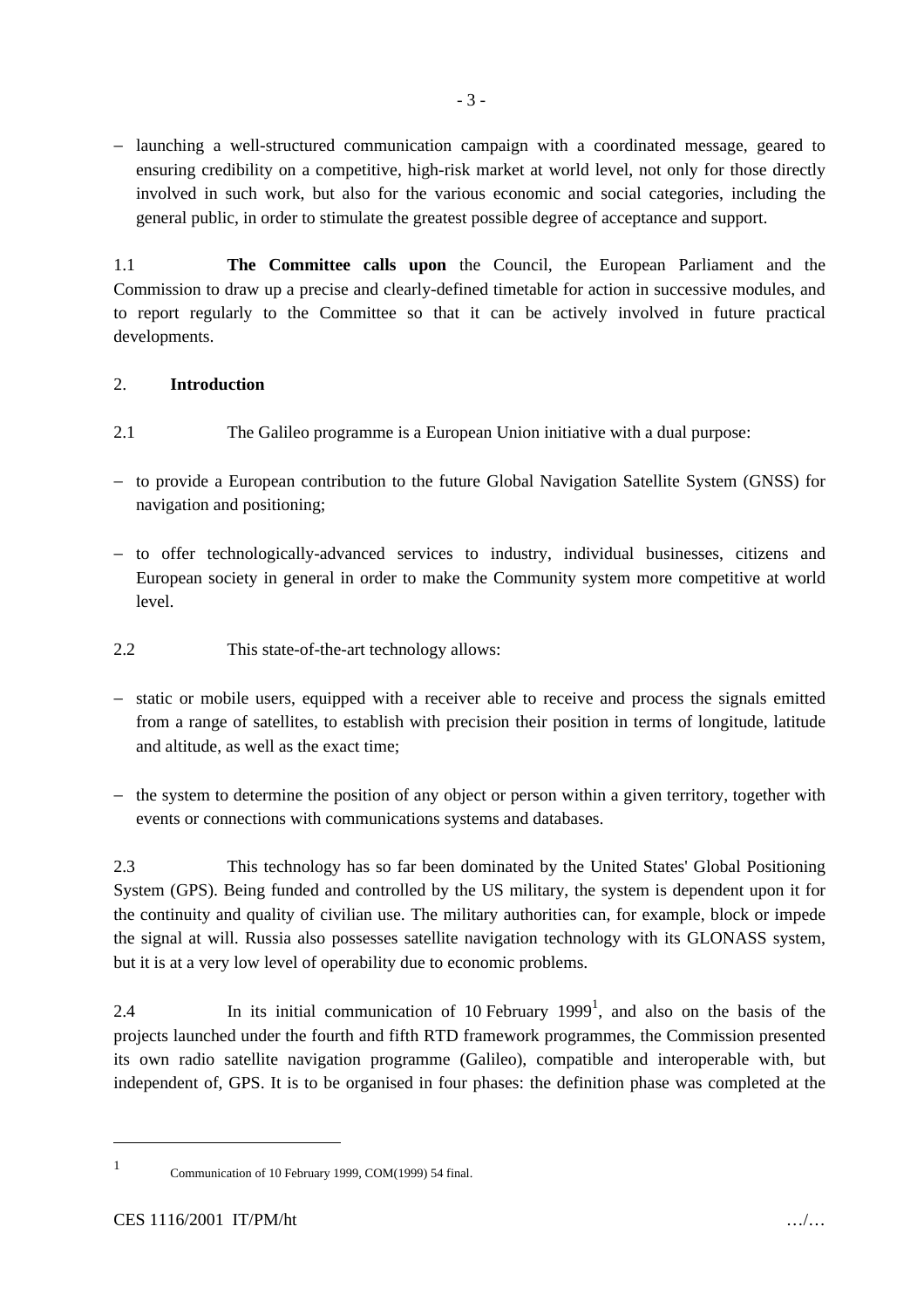end of 2000; the test and validation phase is planned for the period up to 2005; the deployment phase up to 2007; and start of operations from 2008.

2.5 The Transport Council of 19 July 1999 called upon the Commission to prepare the definition phase of the Galileo project in conjunction with the European Space Agency (ESA) and the Member States.

2.6 The Research Council of 11 November 2000 adopted a resolution and a European Commission/ESA protocol agreement.

2.7 The European Councils at Cologne in 1999 and Feira and Nice in 2000 stressed the strategic importance of Galileo, declaring their political will to press ahead with the definition of the programme.

2.8 The Stockholm European Council of 22 and 23 March 2001 also drew attention to *"the importance of launching the Galileo satellite navigation programme without delay"*, calling on the private sector *"to take up the challenge with regard to participation in and financing of the project through a binding commitment for the deployment phase"*. It noted that the private sector was ready to supplement the public budgets for the development phase, and invited the Council to define the next phase of the project before the end of 2001 and, in particular, to establish *"a single and efficient* structure<sup>"2</sup>. An early decision on the form this should take was propo the T\*a7 project b d3ar, d tBT/Tf38.8064 et struct29.23663ar, d08118 -0.00\* 0 T-29.23663 ag2849 1 Tf 0 TET 1 i 7s rc 050.6c 046g28j /F57gre f\* BTnure"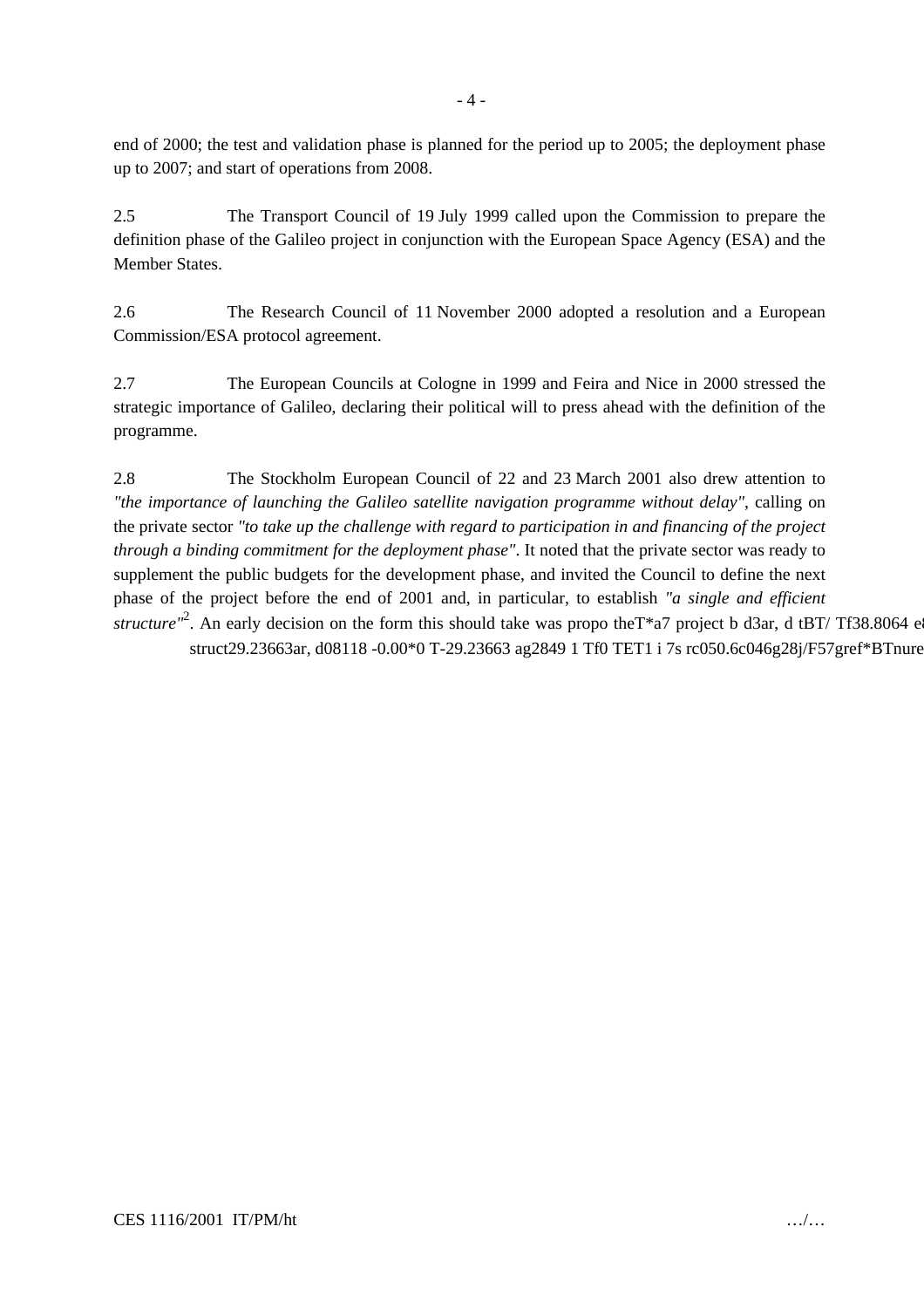The Council will also examine the cost-benefit analysis presented by the Commission in June 2001.

2.11 In the proposals for the VIth RTD framework programme, the Commission has dedicated a line to developing the Galileo programme under the aeronautics and space heading, in keeping with the launch of an integrated strategy for space.

## 3. **Purpose of the opinion**

3.1 The Committee feels it is important to issue an own-initiative opinion on the Galileo programme, as it believes that launching this system may have major repercussions in terms of company competitiveness, services to private individuals and making advanced tools available to Community and national policies to ensure sustainable, competitive and dynamic development.

3.2 From this starting-point, the Committee intends to examine the state of progress of the programme, and to assess its potential in terms of user services, applications for civil society and for European economic competitiveness, its macro-economic benefits and political and strategic dimension, financing and management arrangements, the prospects for cooperation, and its compatibility with other existing systems.

3.3 The Committee has previously welcomed development of the European aerospace industry, lending "its full support to a new strategic planning approach, agreed through dialogue with the industry and invested with new European level management functions for RTD"<sup>5</sup>, and has expressed favourable views regarding satellite personal communication services  $6$ , and radio spectrum use 7 .

It also emphasised the importance of RTD in the aerospace sector in its opinions on the fourth and fifth framework programmes and on the related specific programmes<sup>8</sup>.

## 4. **State of progress of the programme**

4.1 The Commission had adopted two communications, one in July 1999 and the other in November 2000<sup>9</sup>, with the aim of preparing the definition phase of the programme and checking its

 $\overline{a}$ 

<sup>5</sup> ESC opinion on the Communication "The European aerospace industry: meeting the global challenge", OJ C 95 of 30.3.1998, p. 11.

<sup>6</sup> ESC opinion, OJ C 140 of 18.5.2000, p. 42.

<sup>7</sup> ESC opinion, OJ C 123 OF 24.4.2001; COM(2000) 407 final.

<sup>8</sup> The Committee has also prepared an opinion on the proposal for a VIth RTD framework programme, OJ ....

<sup>9</sup> Communication of 22 November 2000, COM(2000) 750 final.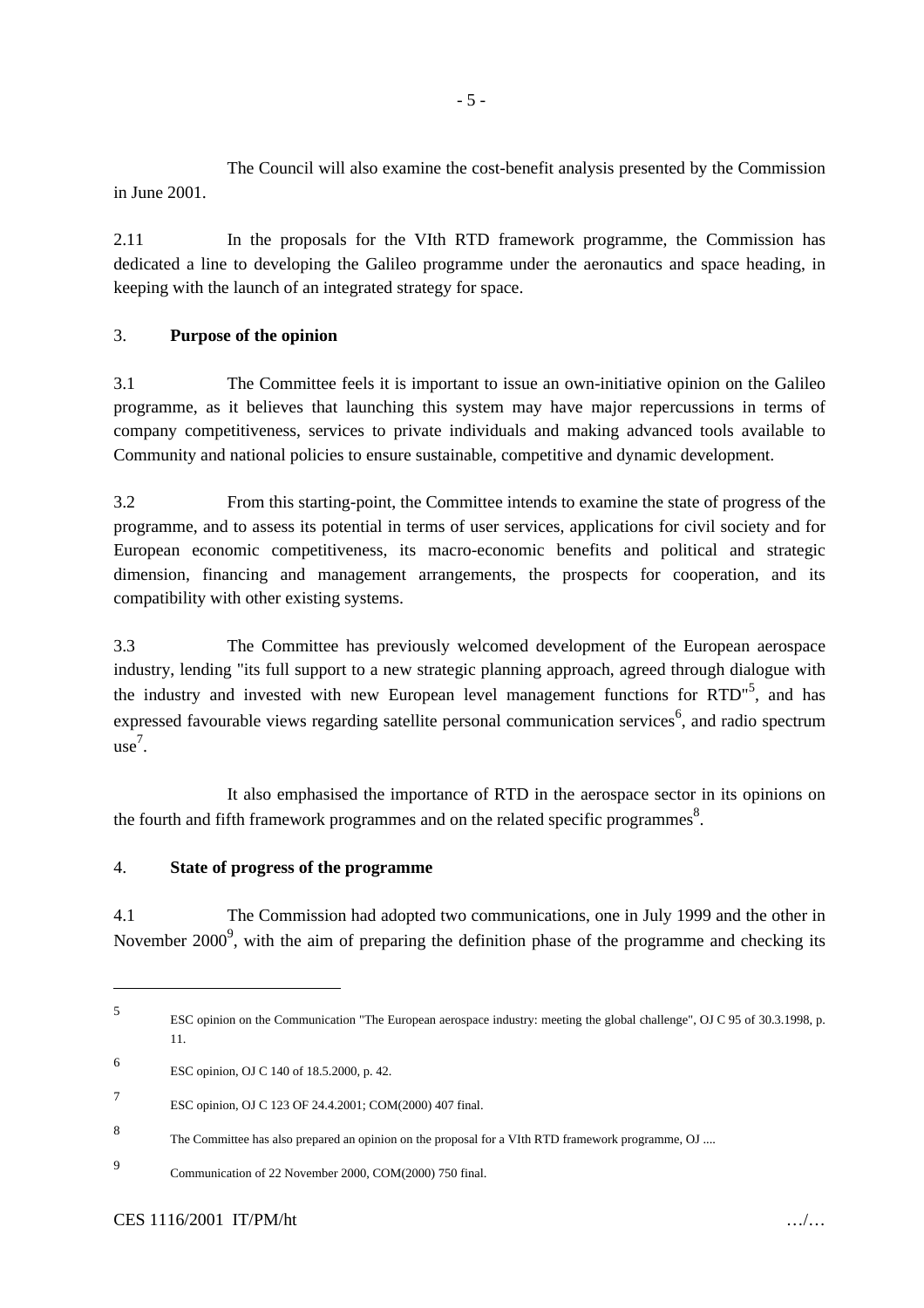results, in cooperation with the European Space Agency, mobilising European space industries and potential service suppliers.

Galileo's objective is the deployment of a constellation of EU satellites: it will comprise 30 satellites in non-stationary orbit at an altitude of approximately 23 000 kilometres, at an estimated total cost of some EUR 3.25 billion.

4.2 The European resources required for the test and validation phase (2001-2005) have been calculated, on the basis of a cost/benefit study, at EUR 1.1 billion, to be shared equally by the European Commission and the ESA. A Community contribution of a further EUR 600 million is planned for the public-private partnership responsible for the deployment phase (2005-2007). The Commission suggests that from 2007, Galileo will be sufficiently cost-effective as not to require further subsidy.

4.3 The Committee points out that plans for a public-private partnership urgently require a secure legal and financial framework, as well as the establishment of a coordinated management structure for Galileo drawing together the Commission, the ESA and those private investors who wish to contribute within this partnership.

4.4 A major success was achieved at international level during the definition phase: the World Radiocommunication Conference held in Istanbul in June 2000 provided broader frequency bands for satellite navigation services. This result must, of course, be confirmed and ratified by the next WRC in 2003 in the light of the compatibility studies which need to commence as soon as possible.

## 5. **The international framework**

5.1 Three projects exist at international level: GPS, which has been operating for a number of years; the Russian GLONASS which, although not operational, offers technically-advanced solutions; and the Galileo programme which is emerging from the definition phase and is ready to move into the development and validation phase.

5.2 The American GPS is undoubtedly the most advanced system, since it is based on opening up an existing military system to civilian use. Civilian use is free, but is subject to its military source: access may be reduced in line with internal military security considerations.

5.3 The Russian Federation has considerable experience in developing and operating satellite navigation systems, and a number of contacts are currently being maintained with the EU to sound out the possibility of interoperability between GLONASS and Galileo. One particular area for cooperation might be the coordinated use of allocated frequency bands.

5.4 The European Union sees cooperation and complementarity with international partners for Galileo as crucial, especially those partners who already have standards in operation, as is the case with the United States. Europe is currently examining a number of technical compatibility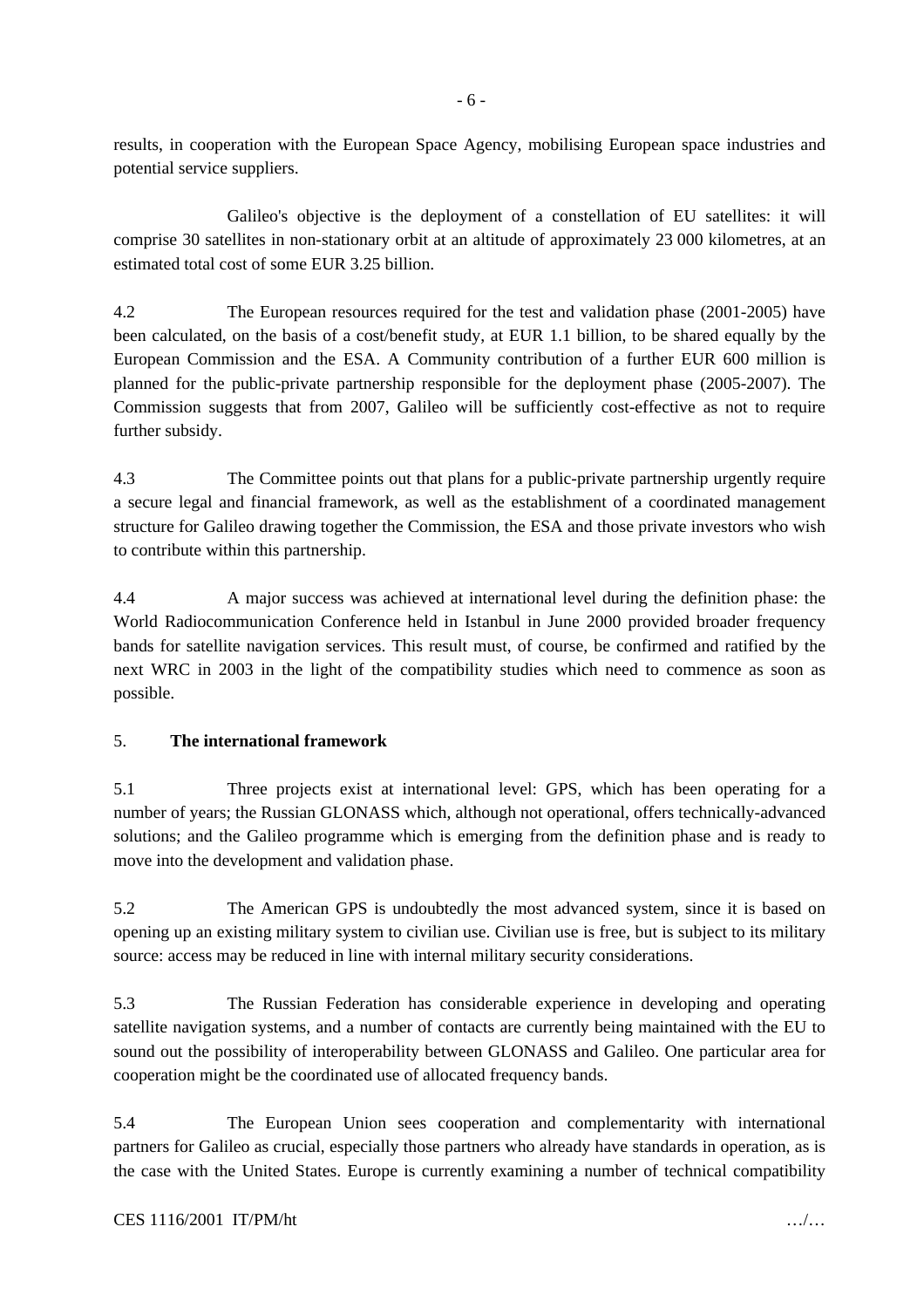issues with the United States with a view to GPS III, which is at an advanced stage of planning, in order to avoid marketing problems while safeguarding the principle that the European system should not be jeopardised. This means ensuring that service continuity is not broken for reasons lying outside the service itself.

The EU is also willing to open up research and development on the Galileo programme and its practical industrial application to all countries interested in joining together to create an efficient, reliable and secure system.

#### 6. **Galileo for users: potential for state-of-the-art services**

6.1 The Committee believes that uses and markets for a satellite navigation system must allow for a wide range of public and private services essential to an integrated European areas, including:

- − market-oriented services targeted on broad catchment areas, through an additional dedicated communication channel;
- − transport safety services (safe navigation for different modes air, maritime, road and rail);
- − remote medical services (diagnosis for the treatment of patients, location of goods and products);
- − civil protection, emergency and law enforcement services (countering low-level offending, drugs smuggling and other common forms of crime);
- − customs and excise services (automatic monitoring of movements);
- − monitoring of integrated and intermodal logistics, the environment, agriculture and natural resources;
- − support for radio navigation and automatic guidance at the cruising, approach and arrival stages.

6.2 The Committee believes that Galileo must firstly, provide competitive, high-quality services in the near future and secondly, achieve a high-definition phase capable of bringing the necessary precision to these applications, accompanied by the guarantees of signal integrity, continued performance and neutrality which are needed where liabilities are engaged, within a predefined framework but with a financial commitment which is balanced in terms of such services:

- 1) open services with no charge, for mass market applications, dual or single frequency applications, precision time-keeping applications;
- 2) commercial services based on open signals for transmission of added-value encrypted data, and commercial and professional applications requiring a guaranteed, higher level of service;
- 3) rescue services based on international standards with integrity confirmation signals, on the basis of GRID systems (a single-view distributed computer/multimedia interconnection system) capable of carrying dedicated encrypted messages;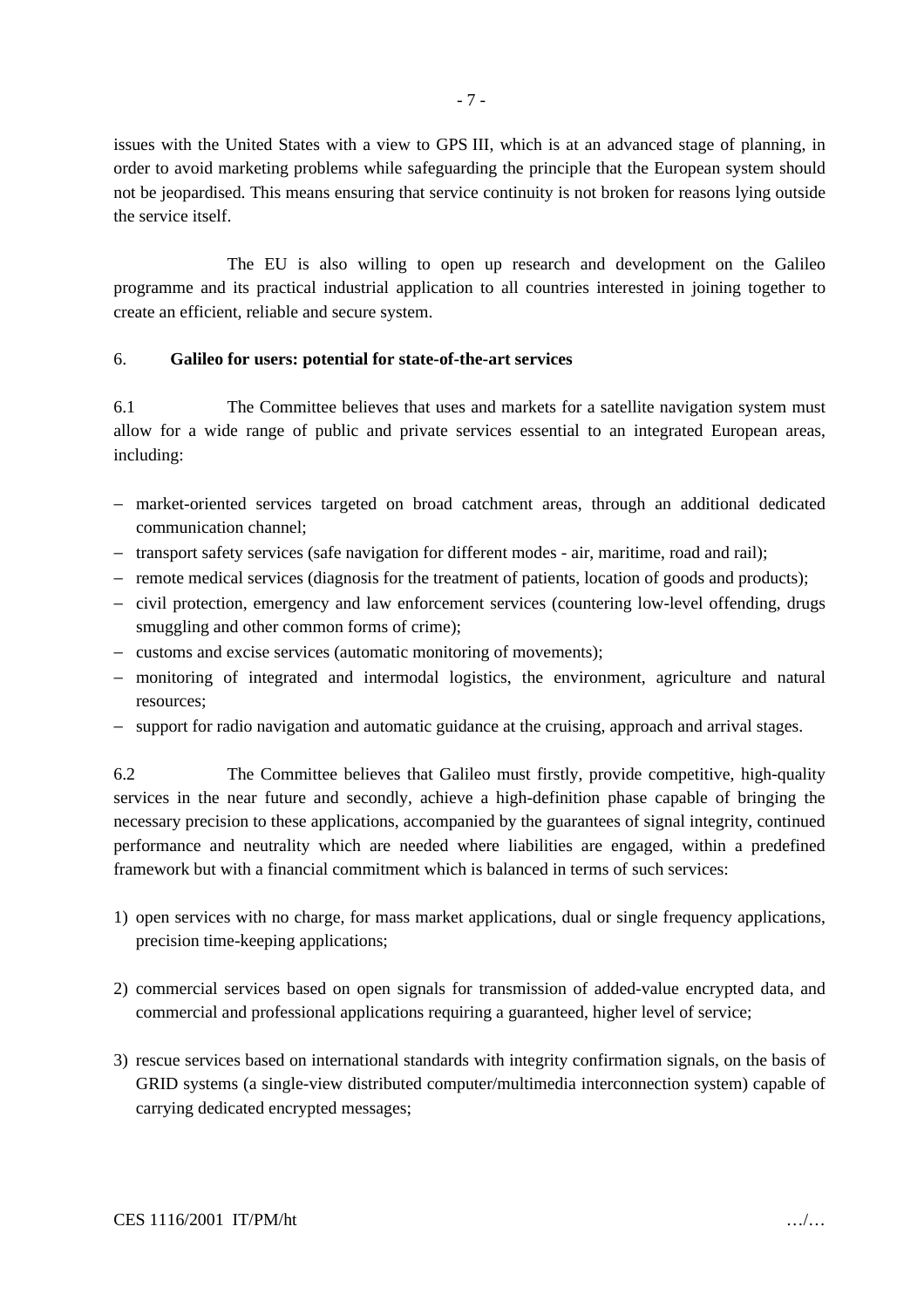4) public services, certified services providing performance guarantees with a very high level of security which can, in emergencies, be activated on authority, for public service applications which must always be free of interruption or disturbance.

6.2.1 In addition to these four basic services, Galileo will have to provide an efficient databank system in order to ensure efficient and secure use of other external terrestrial and satellite networks on a multifunctional basis, such as UMTS or UHF and DHS systems, or scientific or technological research and development systems. At the same time, Galileo will have to develop regional certification and reliability systems, with integrity confirmation, for GPS signals and related services in terms of interoperability with Galileo for North America and the Europe-Asia region.

6.3 The Committee underlines the need for Galileo's space infrastructure to be integrated with the various terrestrial systems and technologies to meet the needs of users wherever they may be: in urban areas (where satellite transmissions without ground-based relays may be blocked by buildings), in high-risk areas (construction sites, factories, depots), isolated areas (where the cost of installing and maintaining terrestrial communication systems may be prohibitive), regions in the higher latitudes (where satellite signals are weaker), and on the oceans, in deserts and in the air (where greater risks are present).

6.4 In the Committee's view, the approach to setting up a navigation infrastructure must be based on the requirements expressed by the potential users of the services offered, from the end user to the service providers, and including the public authorities responsible for implementing the rules and regulations.

6.5 The Committee is therefore convinced that large-scale consultation is necessary to obtain a clear understanding of the need for a global service that covers the entire globe, including the oceans and desert areas, with a view not only to ensuring the continuity of services involving maritime and aviation applications but also to enabling system and receiving equipment manufacturers to achieve economies of scale in an unsegmented market.

6.6 Integrating the navigation system with communication systems, in order to exploit them to the full, is essential if positioning, navigation and dating data integrated with added value services are to be transmitted. The concept of a "panoply" of services must consequently be incorporated into the parameters of the navigation system.

6.7 The Committee underlines the need for reliable and short timescales for programme qualification and service definition on the basis of catchment areas, allowing competitive services with global cover to be supplied not only to the general public, businesses and the EU or ESA authorities, but also for sale on a commercial basis on a wider scale, to external players on the world market.

6.8 An approach of this kind, under which Galileo would be open to external uses, and especially in the sphere of communication services, requires rapid definition of the regulatory aspects, particularly the licensing and interconnection arrangements for telecommunications networks and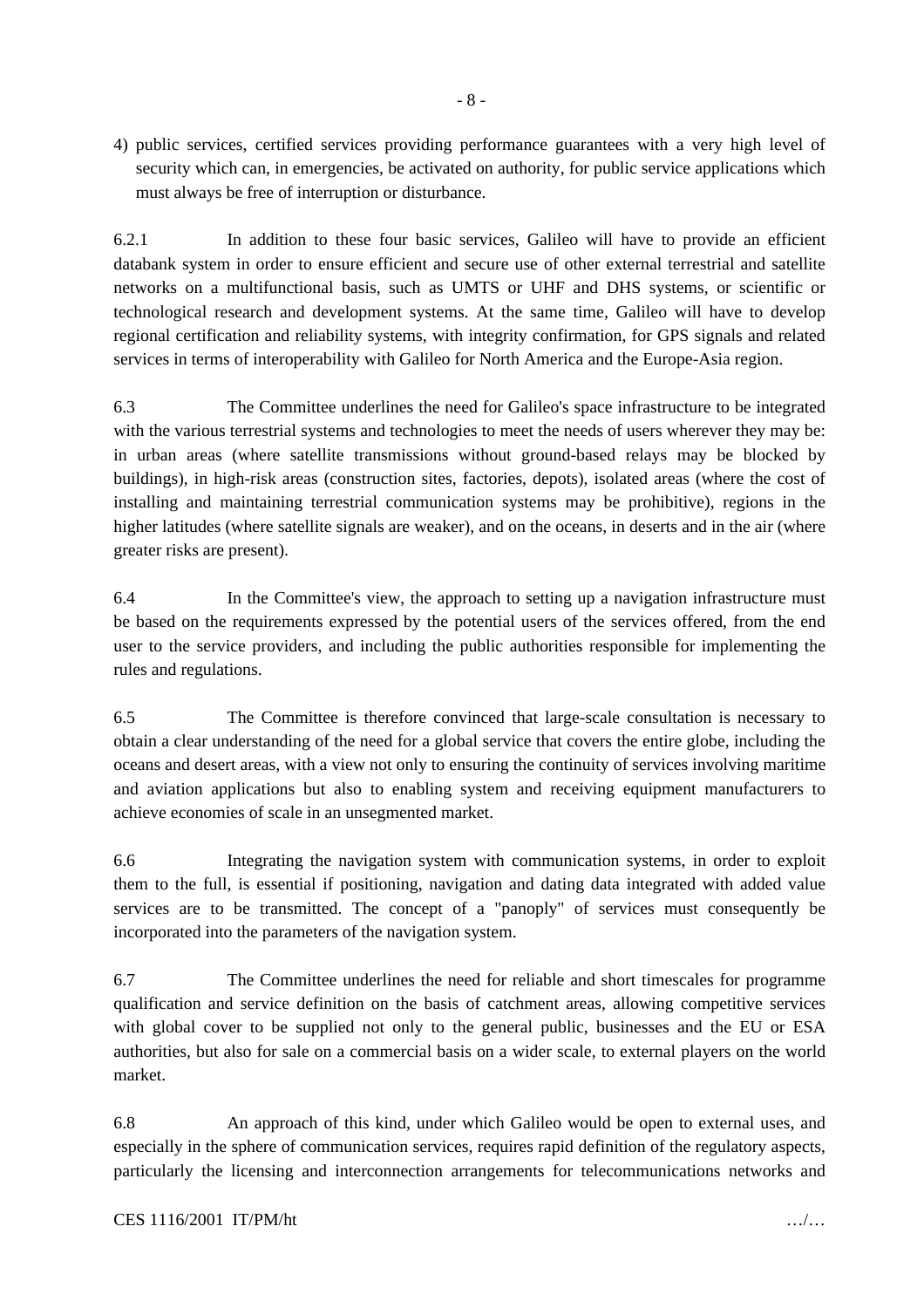systems. It could be extended to include applications to improve mapping in Europe and beyond, especially in developing countries with which the Community has special relations. Applications focusing on earth observation will also be studied as part of a global and sustainable development strategy.

6.8.1 In the Committee's view, it is extremely important that an on-board satellite subsystem be developed to permit a modern public search and rescue service. The interest expressed by the signatory states to the International COSPAS-SARSAT Convention, which are currently implementing a system of this kind covering the entire globe, in developing a new complementary service to be provided by Galileo must be sustained. The Committee believes that the system should be set up in such a way as to be complementary with the US system which will emerge from future generations of the GPS.

## 7. **Towards a joint strategy**

7.1 The Committee believes that at the current stage of development of the Galileo programme, a joint strategy must be defined embracing all the players concerned, especially the Commission, the ESA, the public authorities of the Member States and the private sector. The strategy should be based on:

- − a single management structure with clear identification of those involved, a defined mandate and a clearly-delineated platform for the development of new-generation services, in the form of a joint undertaking in accordance with Article 171 of the EC Treaty, as a single internal and external representative, the legal bases needed for a fully-fledged European Galileo Agency possibly being laid down subsequently;
- − designing and subsequently creating a "Galileo Promotion Company", underpinned by its capacity for integration, market knowledge, financial capacities, expertise in organising navigation systems, and ability to develop and exploit the market;
- − establishing implementing arrangements in successive modules which can be monitored and optimised in proper order, by means of effective market demonstrations, integrating Egnos (the European geostationary navigation system), which was launched in 1996 and will be operational from 2004, together with the regional terrestrial GRAS system, into Galileo in order to accelerate its entry onto the market and the resulting income from professional air, maritime and road transport services, applications for the general public, particularly in relation to road traffic, and security and rescue services;
- − accelerating the deployment in orbit phase, with the launch as early as 2006 of an initial service module for public and private use, designed with the full participation of the private sector in order to ensure immediate activation of a first range of competitive, broad use services. This would guarantee Galileo's success based on its ability to turn the positioning concept into the "managing mobility" concept of an in-built connection between location with mobile information available to users;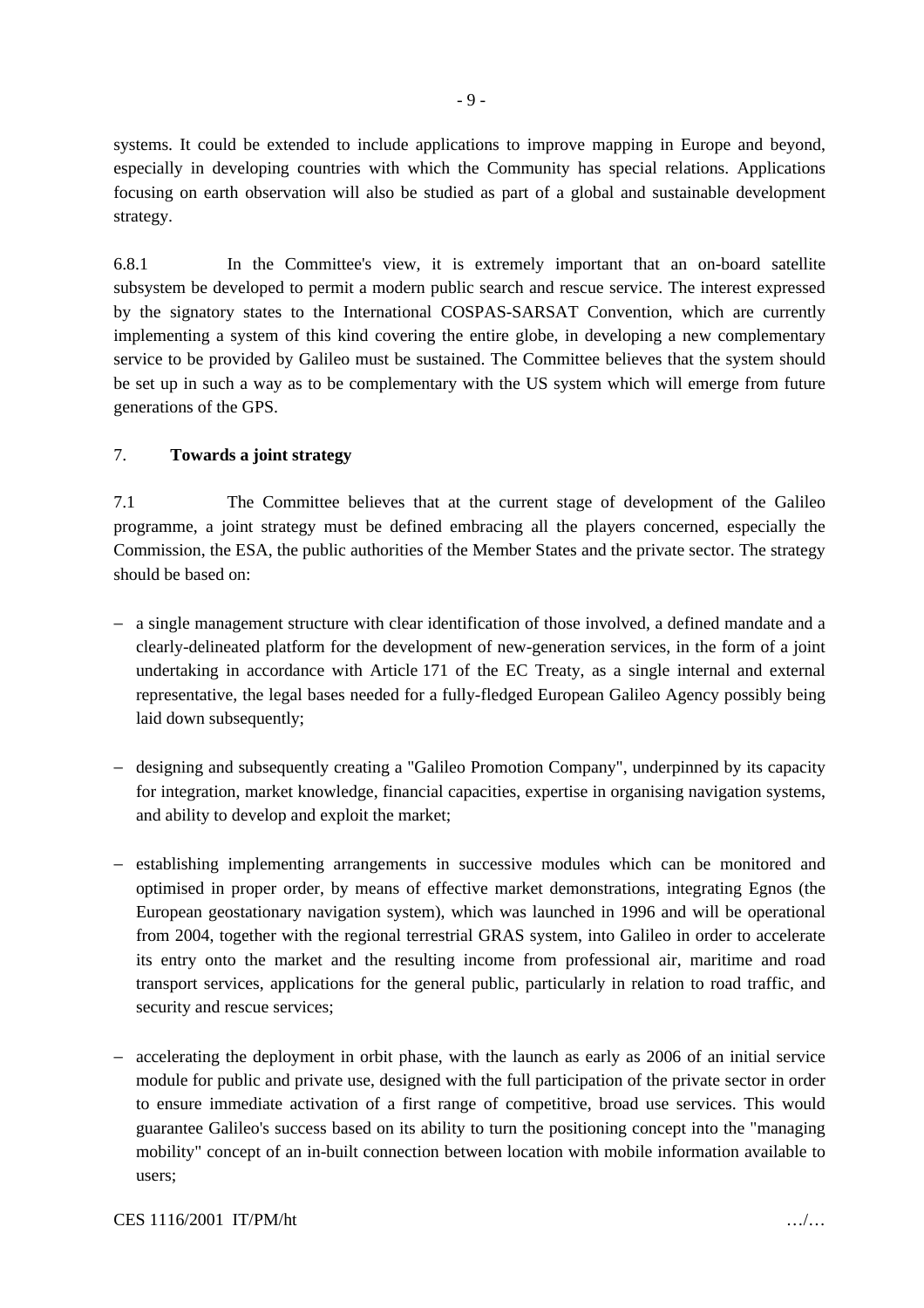- − co-existence and compatibility with GLONASS and GPS and with their future developments, by means of proper guarantees regarding the implementation and technical efficacy of the systems, particularly in the field of signal specification, satellite constellation and terrestrial infrastructure. These should be official established by international agreements, retaining the civilian nature of the Galileo system under civilian control;
- − coordinating frequencies with the existing global satellite navigation system as well as with other systems in the event of reallocations of existing frequencies: the WRC2000 allocations for the dedicated European frequency plan should be consolidated on the occasion of WRC2003 on the basis of: three broad bands open to Galileo signals with the capacity to carry navigation, integrity and commercial data to support open commercial and rescue services; two regulated broad bands for the regulated public services, subject to security encryption; signals available on request and integrated Egnos-Galileo signals to back up the Galileo integrity services;
- − defining technical standards, to be drawn up and agreed at global level taking account of the need for effective, commercial standards to be drawn up by a forum of the operators directly concerned, but also of the fact that the Galileo system is designed for a large number of user terminals and a vast range of infrastructures: a core of details standards is needed, as is flexibility in the way they are applied to different business scenarios and to the technical requirements of different operators. In accordance with the "new approach" of the Community policy on telecommunications, these requirements should be defined in qualitative terms, leaving quantification to the standards bodies such as CENELEC, IMO, ISO, ICAO and ETSI, on the basis of coordinated action, with a new structure made up of experts from various fields;
- − a timetable which, while providing secure successive phases and deadlines, is at the same time flexible, so that it can optimise the position on the world market in line with technological developments and the competitive pressures in play on it.

7.2 The Committee believes that such a strategy is essential in order to sustain (i) the European system's competitive impact at global level, ensuring that it is fully autonomous and that integrity is upheld, free of military inference, and (ii) the economic impact in terms of jobs, covering (a) the human, financial and organisational resources engaged in creating, certifying, implementing and upgrading the system's technical performance, and (b) users and user services with beneficial effects in terms of creating new businesses, new services, new occupational approaches and greater economic and social cohesion within a Europe extended to include the applicant countries, together with new opportunities for cooperation and support for development.

7.3 The Committee would also highlight the key role of a realistic, but well-structured communication campaign geared to ensuring full credibility on a competitive, high-risk market: a dedicated budget line should provide a quality mark for the entire Galileo implementation process and guarantee a foundation of reliability on which industrial, commercial and public service products, services and applications can be developed. This action must be based on a consistent, centralised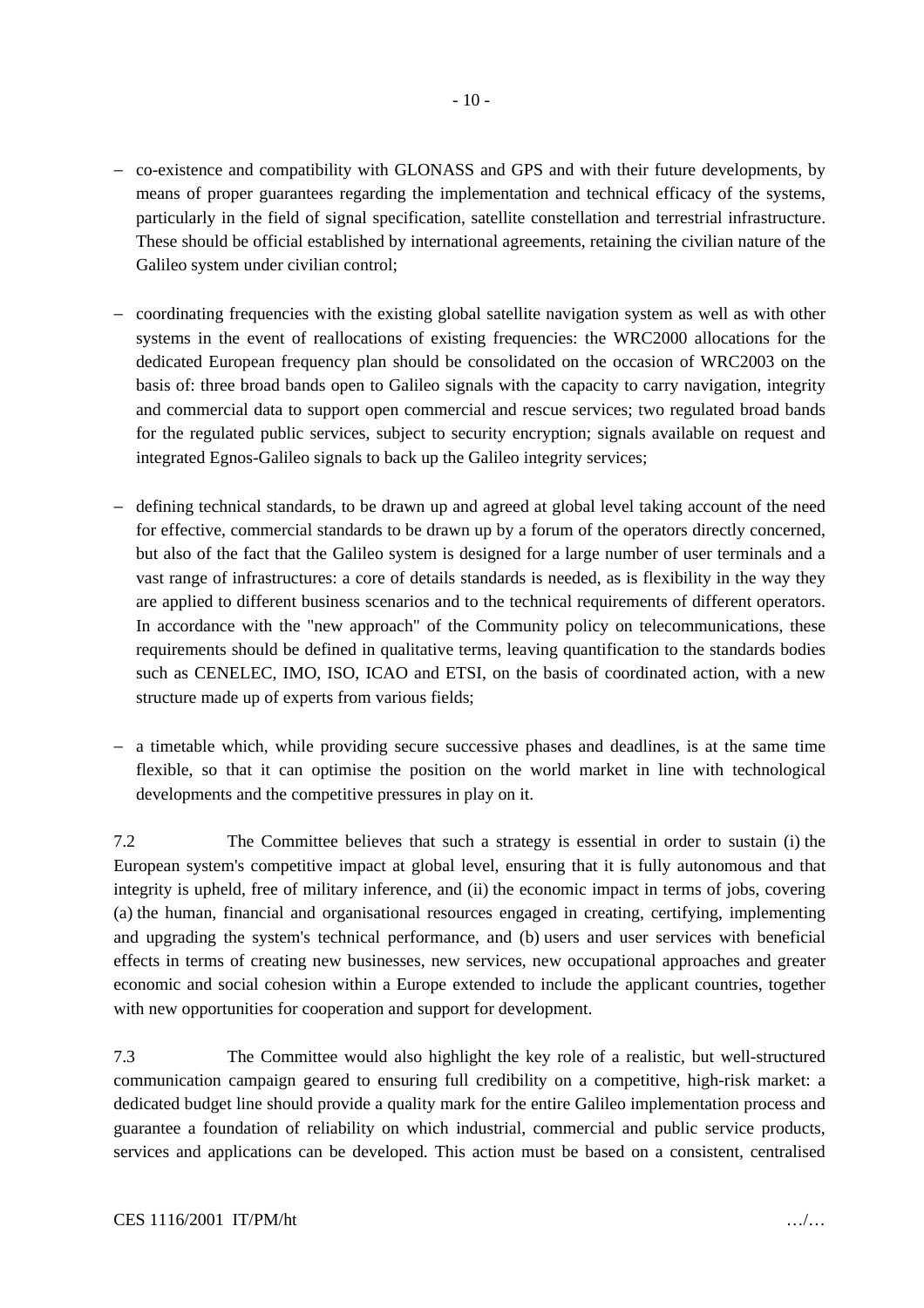global strategy which conveys a message of unity both within and outside Europe, extending to issues of service transparency/security/continuity/integrity for consumers/users.

## 8. **From a joint undertaking to a European Galileo Agency**

8.1 In view of Galileo's importance for the implementation of common European transport policies, for example regarding urban congestion and maritime, rail, road and air safety, as well as for other Community policies such as agriculture, forestry, fisheries, regional development and the environment, together with industrial policy and the Union's external policy, the Committee considers it important that the Galileo management structure is, and is seen to be, a single entity.

8.2 In this regard, the Committee urges the Council and the European Parliament to create a single platform for new generations of services by setting up a "joint undertaking" under Treaty Article 171, within a time-frame extending to 2003, and to back this up with a fully-fledged European Galileo Agency embracing technical, research, standards and standardisation factors, enjoying a high profile in the eyes not only of operators and users, but also of the rest of the world as part of a servicebased approach to the global market, with the ability to monitor and check the timetable containing the various phases and deadlines, and with an advanced capacity to communicate information to ensure a European quality mark for the entire process.

8.3 The joint undertaking and subsequent European agency should embody four pillars: an official steering committee open to public and private players; a high-level ethics committee to ensure that the requirements of transparency, exclusively civil use, and safeguards for privacy are satisfied; a regulatory body to provide adequate interoperability guarantees; and an operating body along the lines of the American JPO (Joint Program Office).

## 9. **"Galileo Promotion Company"**

9.1 The Committee is convinced that it is essential, from the outset, that the commercial structure assume the form of a "Galileo Promotion Company" bringing together the public authorities through the European Galileo Agency in order to launch systems to define and certify costs, and to stabilise the system's system of expansion, development, reinforcement and maintenance: ownership of the company should gradually shift from full public control to private investors who, by the end of the process, should bear the full financial responsibility - technical and political control and responsibility remaining with the public sector.

9.2 In the Committee's view, the private sector should therefore be involved from the inception of the Galileo Promotion Company, even if on a minority basis, although this should ensure its participation in defining services and designing the system; responsibility, costs and risks should subsequently be fully borne in tandem with the growth of return on investments in services as they come on stream.

9.3 The establishment of an implementation system for Galileo involving successive modules should make it possible not only to check on the product's market quality rapidly, and lend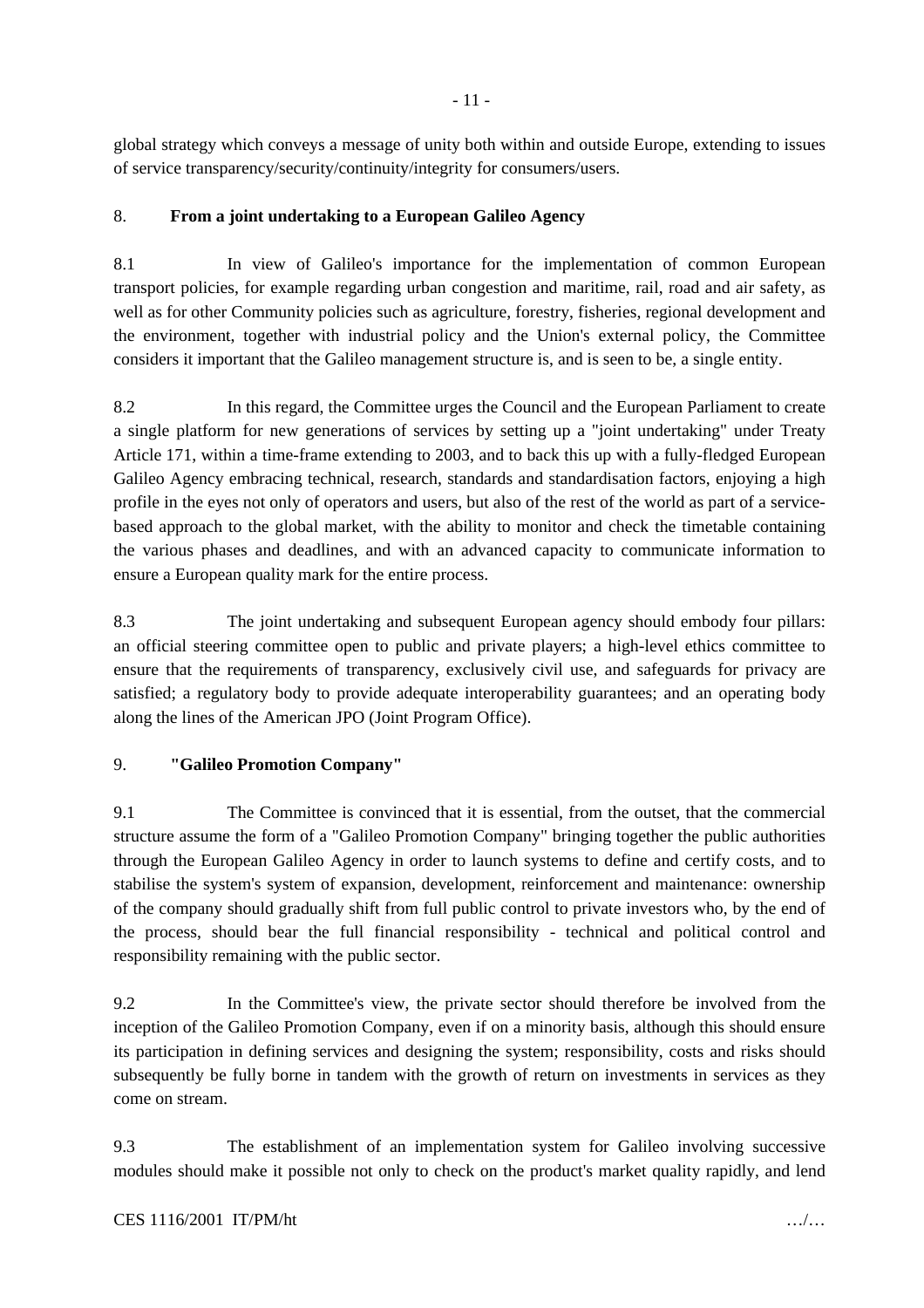credibility to the process, but also to speed up profitability and gradually relieve the public sector of part of the financial cost of managing Galileo. Technical and political responsibility for Galileo must however remain in the public sphere, given the sector's highly strategic nature.

# 10. **Interoperability between Galileo and other satellite navigation systems**

10.1 It is the Committee's view that a "standards war" must be avoided by ensuring that Galileo is fully interoperable with other existing and future satellite navigation systems, at the same time establishing control over full service integrity and continuity, and the civilian nature of the European navigation and positioning system, as an essential requirement of the system.

10.2 On this point, the Committee considers it important that a new structure be created bringing together European and international standards bodies from the various sectors concerned in order to ensure a coordinated approach based on quality of requirements and flexibility of quantitative standards, tailored to a vast range of operators, infrastructures and receiver terminals.

10.3 The Committee stresses that coexistence and interoperability must in any case be put on a formal legal footing by means of international treaties covering guarantees for signal specification, satellite constellation and terrestrial infrastructure. These guarantees must in any case include a multiannual financial programme sufficiently long to ensure continuity of service provision on a reciprocal basis.

10.4 The Committee believes that clear intellectual and industrial property arrangements must be established in order to safeguard rights over technological applications developed from Galileo, together with new services introduced at European level. This should be achieved by clarifying the relationship with non-European intellectual property rights, particularly those arising from American GPS operations.

# 11. **The Galileo system and civil society**

11.1 The Committee is convinced that clarity about the likely economic and social impact of Galileo for all the components of civil society is the only way of creating the high level of consensus which is needed if citizens/taxpayers are to bear the costs of bringing the system into operation.

11.2 To this end, the Committee considers it crucial to define the services, new businesses and new jobs which should be generated in line with the declared strategy of the Heads of State and Government in March 2001 at the Stockholm European Council of becoming *"the most competitive and dynamic knowledge-based economy in the world capable of sustainable growth with more and better jobs and greater social cohesion"*10.

 $\ddot{\phantom{a}}$ 

<sup>10</sup> Conclusions of the Stockholm European Council, 22 and 23 March 2001.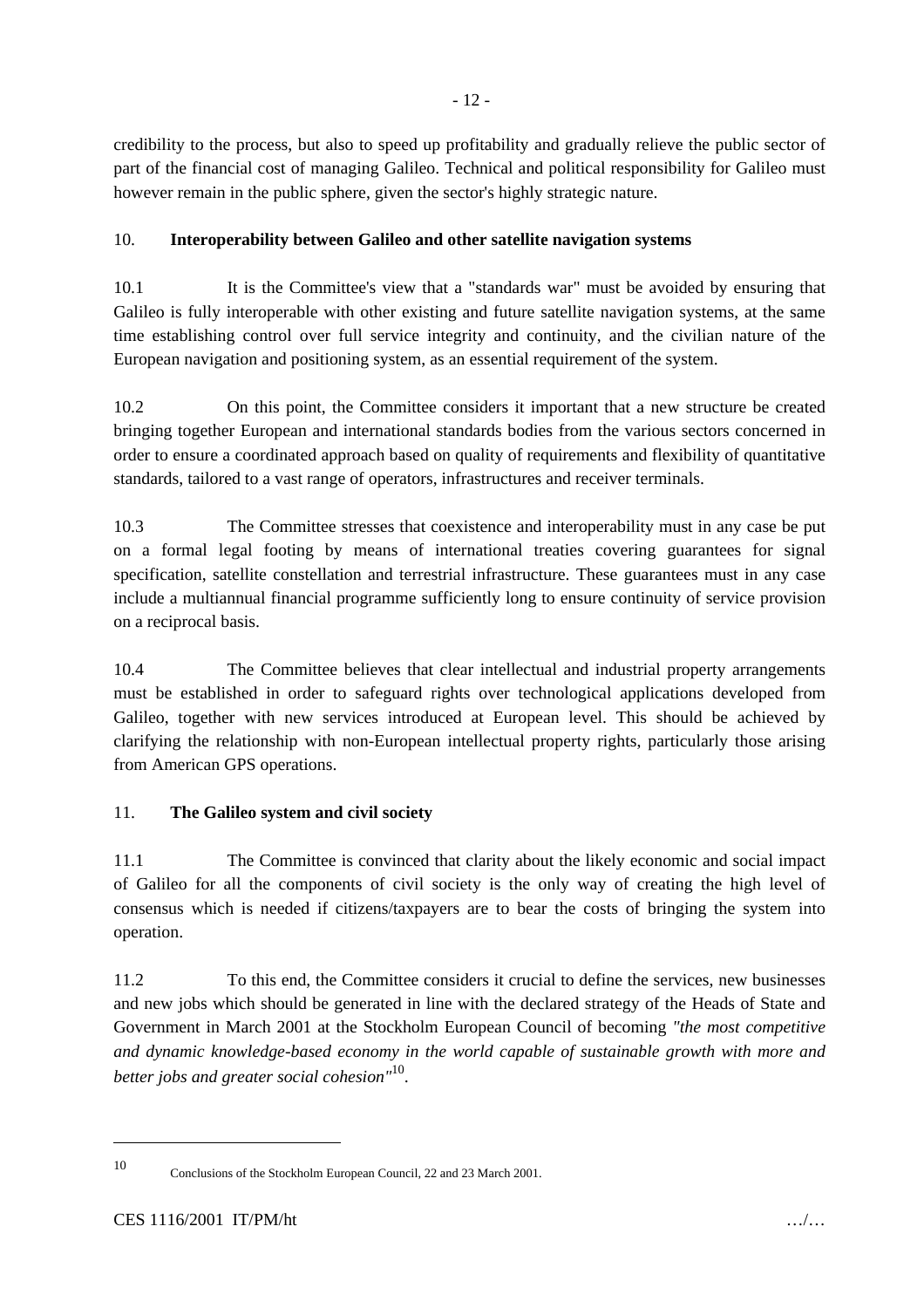11.3 Turning to transport and the environment, it is worth focusing on the use of, and the market for, the satellite navigation system in reducing pollution, especially  $CO<sub>2</sub>$  emissions, in keeping with the commitments assumed in the Kyoto Protocol: Galileo's impact on transport efficiency particularly cars, lorries and buses, together with light commercial vehicles and air services - is already one of the most requested services not only for environmental purposes, but also in order to reduce transport stress and times, and fuel and related costs. Safety in road, rail and air transport, together with the development of trans-European networks and control and management of the Single European Sky is also a key element for the general public and society, reflecting the legislative initiative currently being carried forward by Community policies<sup>11</sup>.

11.4 In the maritime sector, satellite navigation can make shipping safer at all stages, providing images and positions of vessels, monitoring illegal discharges into the sea and automatically identifying vessels, lessening the risk of ecological and human disasters triggered by meteorological, routing or cargo-related factors, facilitating the growth of marine wildlife and biodiversity, and monitoring fishery activities and oceanic and glaciation trends.

11.5 In the area of agriculture and the environment, the Committee stresses the importance of the contribution the Galileo system can make by means of a comprehensive listing of services available for measuring surfaces, harvesting dates and deadlines, targeted use of fertilisers and pesticides, the level and structure of irrigation systems, the prospects for afforestation, soil conservation combined with measures to counter desertification, and boosting rural development.

11.6 With regard to convergence of communication systems - mobile communications in particular - the Committee is of the view that citizens, business and society in general should be provided with a clear view of the prospects for secure, reliable services offering a range of combined positioning-communication options relevant to private, individual use, business-to-business purposes and contact with public administrations, as well as for functions such as e-learning, e-commerce and new, integrated mobile Internet platforms.

11.7 The Committee sees a proper balance between open, no-charge services, services subject to payment and public services, and between the cost of such services for individuals and for society as a whole, as a key point. The Committee has already voiced its views on the universal telephone and telecommunications services, and on the costs related to the telephony liberalisation process<sup>12</sup>. Costs can clearly vary and ensure greater accessibility in proportion to the number of users on the European and global market.

11.8 The problem of payment of fees for such services remains open, especially regarding controlled access to signals for users such as air-traffic controllers, airlines, public service network

 $\overline{a}$ 

<sup>11</sup> The Committee has adopted a number of opinions relating to safety in the different transport modes, e.g.: the ESC opinions on maritime safety/Erika I (OJ C 14 of 16.1.2001) and Erika II (OJ ...), and the ESC opinion on the Communication on priorities in EU road safety - progress report and ranking of actions, OJ C 14 of 16.1.2001.

<sup>12</sup> ESC opinion on the Proposal for a Directive of the European Parliament and of the Council on universal service and users' rights relating to electronic communications networks and services, OJ C 139 of 11.5.2001.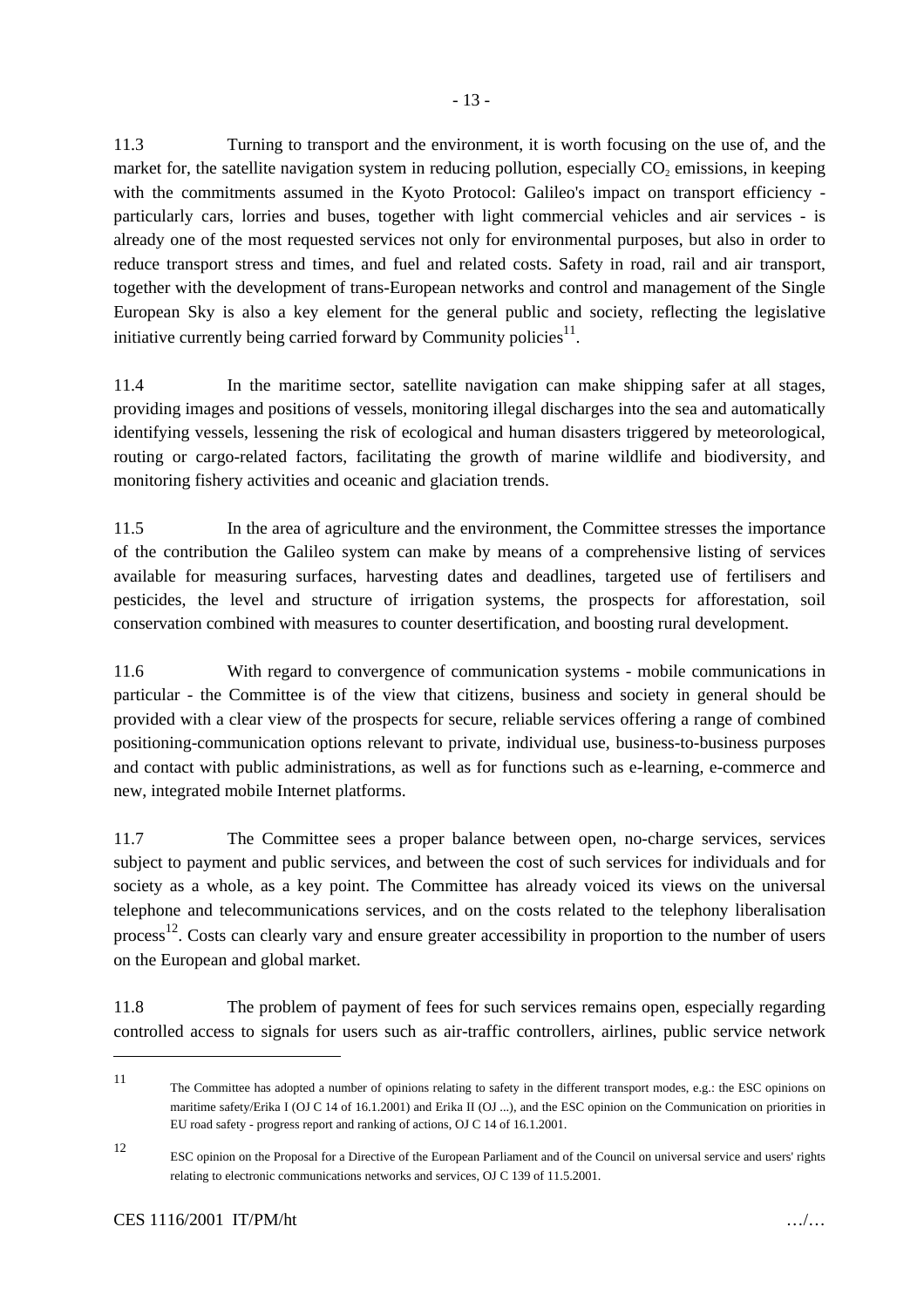managers, rail companies, road traffic controllers, customs services etc. Another unresolved question concerns services with high security requirements: in the Committee's view, the signal encryption option should be built into the financial estimate and confirmed during the validation phase.

11.9 Concerning public services which require a high level of signal precision and quality, and absolute reliability of transmission, the Committee believes that the issue of certification should be resolved in accordance with the regulations applicable to the various modes of transport, such as the ICAO for air transport and the IMO for maritime transport, in order to guarantee integrity and continuity against any malfunction.

# 12. **Galileo's socio-economic impact**

12.1 The Committee is convinced that the social impact of the Galileo system is the key to its acceptance and promotion. This applies to both the benefits for society and in terms of quality of life, new and better jobs, and new high-tech businesses.

12.2 The development of the aerospace industry and related sectors has already been discussed in a Committee opinion<sup>13</sup>: it is a strategic sector, where Europe occupies a prominent place on the world market and is making major efforts in terms of human, financial and research resources, as demonstrated by the numerous projects launched under the Community's multiannual research and development programme.

12.3 Europe's SMEs could benefit enormously from the Galileo programme: those involved in supplying space programme activities and those involved in the use and development of applications and services generated by the programme. In the Committee's view, spin-off actions involving these applications and services should be promoted, as has happened in the United States, where more than 300 SMEs have come into being thanks to GPS applications.

12.4 With regard to employment, Galileo's macroeconomic impact is hugely important in terms of both investment in human resources and in new activities, and of developing European services supplied using European technologies: this involves both training of highly-qualified scientific and technical staff, and the emergence of new operators and service organisers with exponential growth prospects.

12.5 Galileo could pave the way for major developments in remote medicine, particularly in the area of digital tomography, permitting remote consultations for patient treatment and care: it could have a significant part to play in graduate, post-graduate and continuing training for the medical profession.

 $\ddot{\phantom{a}}$ 

<sup>13</sup> See note 4.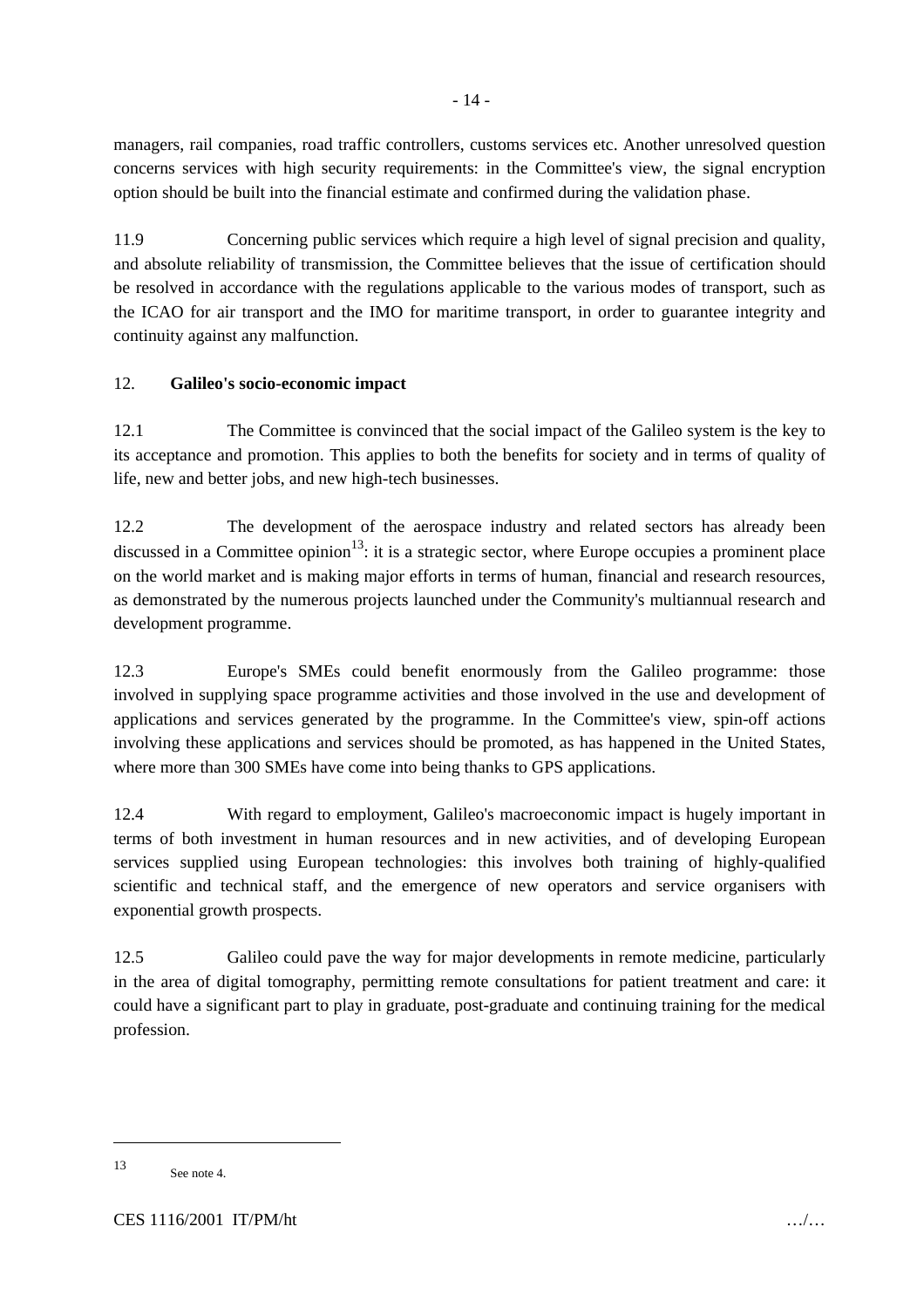12.6 The Committee considers that the Galileo programme could help spread knowledge of the Union's distinctive cultures, and could enable educational programmes to be directed to all sectors of the community.

12.7 The Committee's view on safeguards for privacy is that appropriate measures to ensure confidentiality and respect for individual, fundamental freedoms and for commercial information must be devised. This should be achieved through the full application of existing Community law relating to protection of private life<sup>14</sup>, and by providing technical means for protection and encryption, matching the new capacities of integrated identification, positioning and communication services.

12.7.1 The Committee recommends that a high-level ethics committee be set up in conjunction with the joint undertaking and subsequent European agency, in order to guarantee transparency, exclusively civil use and safeguards for privacy at every stage of the development and final implementation of the Galileo programme.

## 13. **Conclusions**

13.1 In the light of the above comments, the Committee lends its full support to the Galileo programme as a key strategic element for the competitiveness of the European system, and on account of Galileo's potential positive impact at world level, its innovative spin-off in economic, employment and social terms, and its potential to enhance the quality of life for civil society.

13.2 The Committee therefore wishes to be kept regularly briefed on the Galileo programme, so that it can take an active part in future practical developments. It further urges that a joint strategy be defined in the near future, and that efforts be speeded up so that not only operators, but also the general public, can see for themselves an initial range of attractive and effective services.

Brussels, 12 September 2001.

The President of the Economic and Social Committee

The Secretary-General of the Economic and Social Committee

**Göke Frerichs Patrick Venturini**

 $\ddot{\phantom{a}}$ 14

See the ESC opinion on the Proposal for a Directive of the European Parliament and of the Council concerning the processing of personal data and the protection of privacy in the electronic communications sector, OJ C 123 of 25.4.2001, p.53.